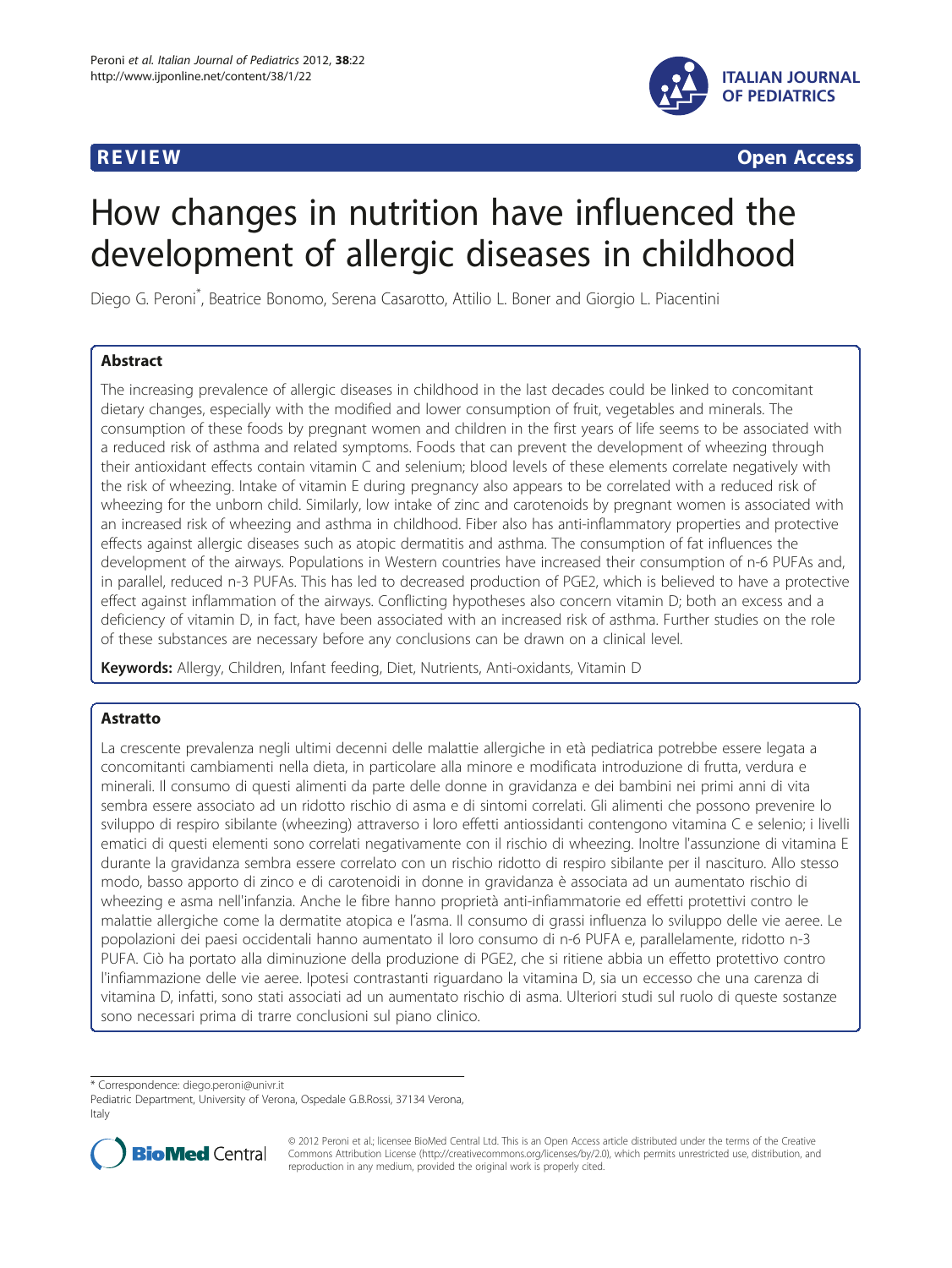# Introduction

The prevalence of allergic diseases in Western countries has shown a growing trend since the early 60s, with a growth rate ranging from 25% to 75% per decade [[1](#page-4-0)–[4](#page-4-0)], when it reached a plateau early in the new millennium [[5](#page-4-0)]. This rapid increase in prevalence has stimulated the formulation of various hypotheses on the possible role that environmental factors play in this trend; changes in diet and the nutrient contents of foods have particularly been investigated. Asthma has been associated with a reduction of antioxidants in the diet (vitamin E, vitamin C, carotenoids, selenium, polyphenols and fruit, zinc), a reduction of n-3 PUFAs (polyunsaturated fatty acids) and an increase in n-6 PUFAs, and vitamin D supplementation or deficiency. There have been several observational and supplementation studies whose results were often contradictory and non-conclusive.

The modern diets of people living in industrialized countries have changed in terms of nutrient composition and food quality. Studies show that in Great Britain between 1967 and 2005 there was a decrease in the consumption of fruit, vegetables and saturated fats (butter), and an increase in the consumption of fruit juices, lowfat spreads and vegetable oils [\[6](#page-4-0)]. The nutrient contents were altered, with a decrease in the percentage of minerals from fruits and vegetables [\[7](#page-4-0)]. This may be due to the different modes of production, distribution and storage of foods than ever before. In the past, in fact, produce was grown and marketed locally and consumed soon after picking, but today longer periods of transport and storage are common and often necessary. It has been shown that vitamin C decreases by 65% in pineapple two weeks after harvest [[8\]](#page-4-0). The flavonoid content of fruit grown in polyethylene tunnels is significantly reduced compared to that grown in the open air [\[6](#page-4-0)]. Nonetheless, most studies on fruits and vegetables indicate that their high consumption by pregnant mothers and children in the first years of life reduces the risk of developing asthma and asthma-related symptoms [[9\]](#page-4-0). A woman's high adherence to the Mediterranean diet during pregnancy has a significant protective effect against the development of atopic wheezing (odds ratio = OR 0.3), persistent wheezing (0.22) and atopy (0.55), respectively, at the age of 6.5 years [[10](#page-4-0)].

Recently, the interest of researchers has focused on the nutrition of pregnant women and children in the earliest years of life, on the assumption that diet may play a central role in the development of the airways and the immune system, possibly already in the womb, through epigenetic mechanisms [[11](#page-4-0)–[13](#page-4-0)]. Indeed, development of the lungs and airways is regulated by genetic and epigenetic factors that may be affected by the environment. For example, it has been documented that maternal smoking during pregnancy increases the risk of

asthma in the unborn child [[14\]](#page-4-0). These considerations support the hypothesis that the diet of pregnant women and children in the earliest years of life can influence, probably through epigenetic mechanisms, the epithelial and mesenchymal development of the lungs and airways [[15,16\]](#page-4-0). In addition, asthma and allergic diseases are characterized by an imbalance of the immune response of T cells toward the T helper 2 (Th2) phenotype.

In this review we analyze various micronutrients and their possible association with atopic diseases.

### The role of folates

One of the most recent developments has been the recognition of the epigenetic effects of dietary folate on the development of asthma. Animal models demonstrated that folate supplementation during pregnancy induced hypermethylation (suppression) of regulatory genes in lung tissue, leading to the subsequent development of allergic airway disease [\[17](#page-4-0)]. In humans, one recent study reported that folate supplements during pregnancy were associated with an increased risk of wheezing and asthma in infants [[18\]](#page-4-0); but another study found the opposite [\[19\]](#page-4-0) to be the case. It is evident that there is an urgent call for additional studies regarding folates.

### The role of antioxidants

The observation that the increased prevalence of asthma has risen along with lower intake of antioxidants in the diet led Seaton et al. in 1994 to assume that the population had become more susceptible to asthma due to reduced antioxidant intake [[20](#page-4-0)]. The proposed mechanisms are not only a reduced natural antioxidant defense capacity of the lungs [\[20](#page-4-0)], but also the ability of antioxidants to act on fetal development of the airways and/or on the first interaction between an allergen and the immune system. In mouse models, maternal supplementation of vitamin E accelerated the growth of the hypoplastic lung, increased lung complexity, air surface and gem number [[21](#page-4-0)]. Zinc deficiency during pregnancy in rats was associated with abnormalities in the development of the lungs; or rather, the lungs were smaller, had reduced levels of DNA and a decreased calibre of alveolar ducts [[22](#page-4-0)]. In addition, some metallo-proteinases (MMP-3, MMP-9, ADAM33), important for the airways, are zinc-dependent; so the intake of zinc during pregnancy could affect their activity [[23](#page-4-0)].

Antioxidants may also affect the first interaction between antigens and the immune system [\[9](#page-4-0)]. Vitamin E appears to influence the activity of T cells through an indirect mechanism, increasing the activity of COX-2 and the production of prostaglandin E-2 (PGE-2) by macrophages, promoting the differentiation of T cells to Th-2 lymphocytes [\[9\]](#page-4-0). Vitamin E directly affects T cells by down-regulating the expression of interleukin-4 (IL-4) mRNA in T-cells [\[24](#page-4-0)]. Therefore, a deficiency of zinc in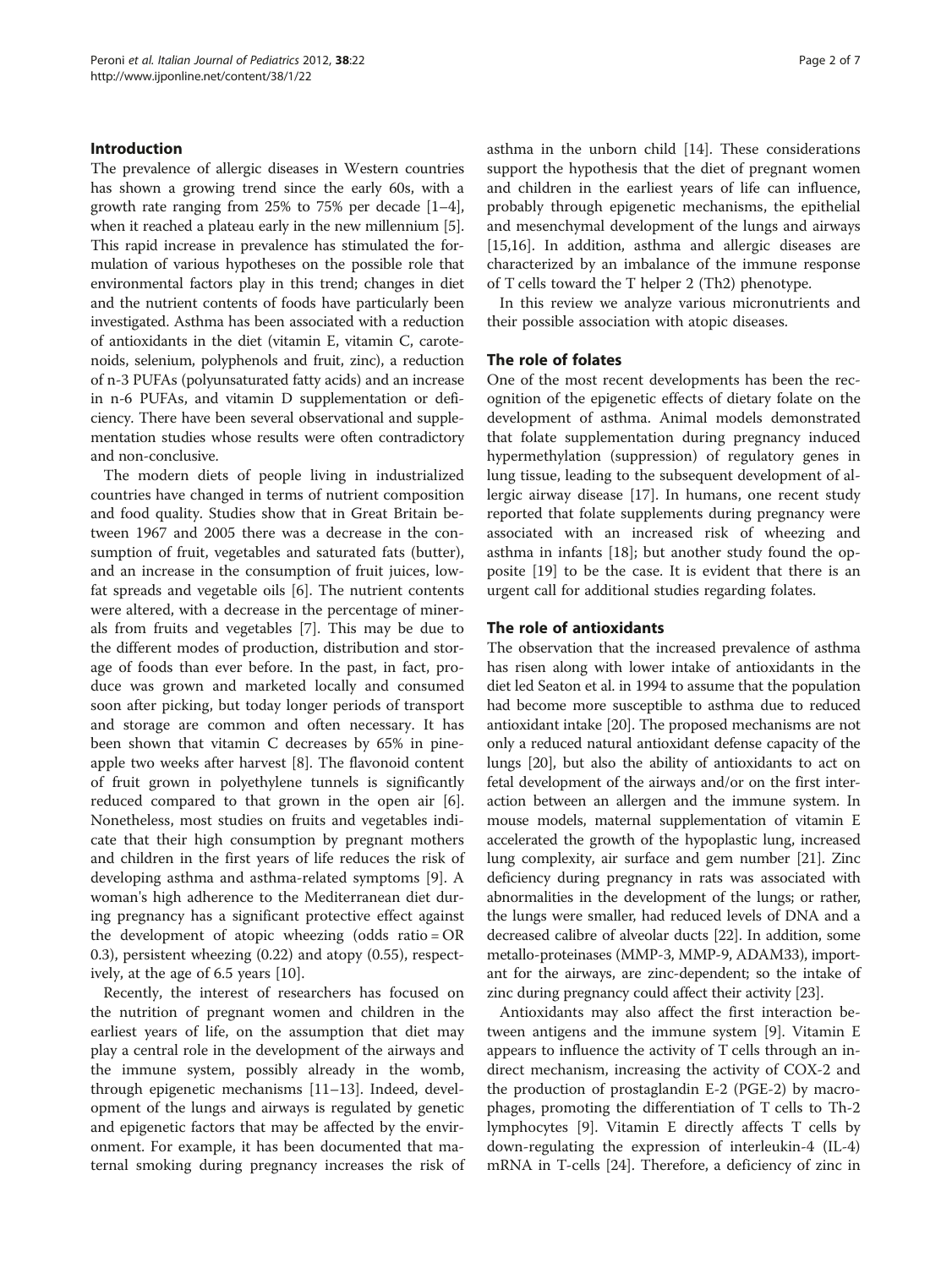humans would be able to drive a differentiation of T lymphocytes in the Th-2 direction [\[25\]](#page-4-0), whereas in animals it would increase the eosinophilia associated with inflammation of the allergic airways [[26](#page-4-0)].

In 2001 Shaheen et al. [\[27\]](#page-4-0) demonstrated in subjects aged 16 to 50 years a positive association between the intake of apples, red wine and asthma, indicating a probable protective effect of the flavonoides contained in apples and red wine. Flavonoids may reduce asthma inflammation through their antioxidant, anti-allergic and anti-inflammatory properties. Flavonoids are scavengers of nitric oxide [\[28\]](#page-4-0) and can inhibit the release of histamine, arachidonic acid (AA) metabolism and production of cytokines [[29](#page-4-0)]. The trans-resveratrol content in red wine can down-regulate the expression of the transcription factor NF-kB [\[30](#page-4-0)]. Moreover, kellin, a particular flavonoid, has bronchodilator properties [[30](#page-4-0)]. A study by Okoko et al. in children between 5 and 10 years reported that the daily consumption of bananas and apple juice concentrate was associated with a reduced risk of wheezing but not of asthma [[31\]](#page-5-0).

Several observational studies have linked antioxidants with asthma and have investigated the possible effects of supplements on the treatment of asthma. However, the evidence that emerges from these studies is weak, due to possible bias and limitations, because cross-sectional and case–control studies predominate [\[32\]](#page-5-0). The limitations include the difficulties in quantifying the intake of nutrients in the diet, in measuring the concentrations of nutrients in the blood, the reverse causation (patients with asthma and allergic diseases can vary their diet) and other confounders [[32,33\]](#page-5-0). Furthermore, studies that measured biomarkers of antioxidants in the blood are limited by the systemic oxidative stress associated with asthma, which reduces the concentration of these components in the blood [\[34\]](#page-5-0).

Regarding vitamin C, a Cochrane review concluded that there is not enough evidence to recommend supplements in the treatment of asthma [[35](#page-5-0)]. A more recent review and meta-analysis by Nurmatov et al. [[36\]](#page-5-0) confirmed that studies done on vitamin C and selenium so far do not support sufficient evidence for an association between intake of these nutrients and the prevalence of asthma in children. In particular, two large birth cohort studies, on 1290 [[12\]](#page-4-0) and 1924 mothers [\[37\]](#page-5-0), respectively, showed that there was no association between wheezing in 2-year-old children and vitamin C intake during pregnancy, assessed through a semi-quantitative Food Frequency Questionnaire (FFQ) [[38](#page-5-0)].

With regard to selenium, it was found that in Europe selenium intake with foods and consequently its blood levels has dropped; the cause is likely due to the increased consumption of European wheat, which is less rich in selenium compared to that of North America, as well as to changes in the technology of bread making [\[6\]](#page-4-0).

Devereux, in a birth cohort study of 1924 mothers and their children, reported that high levels of selenium in maternal plasma at 12 weeks of gestation and in the newborns' umbilical cord blood were associated with a reduced risk of wheezing at 2 years of age, but not with asthma at 5 years [\[39\]](#page-5-0). The English Avon Longitudinal Study of Parents and Children (ALPSAC study) based on 2044 mothers and their offspring similarly concluded that high levels of selenium were associated with a reduced risk of persistent wheezing (OR 0.67) [\[40](#page-5-0)]. However, other four case–control studies [[41](#page-5-0)–[44](#page-5-0)] and two cross-sectional studies [\[45,46\]](#page-5-0) were not able to demonstrate such significant associations. Randomized controlled trials on selenium [[47\]](#page-5-0) and vitamin E [[48](#page-5-0)] supplements in adults with moderate to severe asthma reported no beneficial effect on the measured parameters. Positive results seem to regard vitamin E, for which a meta-analysis [[36](#page-5-0)] of 3 major cohort studies [[9,](#page-4-0)[49,50\]](#page-5-0) found a beneficial association between the intake of this nutrient by women during pregnancy and a reduction of the risk of wheezing at the age of 2 years (OR 0.68) [[36\]](#page-5-0).

Although zinc is not properly considered an antioxidant, Litonjua and Devereux in their cohort studies reported that low levels of zinc in the diet of women during pregnancy were associated with an increased likelihood that their children would develop wheezing and asthma in childhood [[12,](#page-4-0)[49\]](#page-5-0).

# The role of fiber

Dietary fiber and oligosaccharides (acting as prebiotics) are important in promoting gut colonization. These non-digestible dietary components ferment to produce short-chain fatty acids (SCFAs) with anti-inflammatory properties [\[51](#page-5-0)]. Modern diets, which contain less fiber, thereby reducing substrates for the production of antiinflammatory SCFAs, may be implicated in the failure of immune tolerance and in the propensity to develop both inflammatory autoimmune and allergic diseases [\[44](#page-5-0)]. Recent studies on prevention suggest a possible protective effect of administration of neonatal prebiotics for allergic outcomes such as atopic dermatitis, recurrent wheezing and allergic urticaria [\[52\]](#page-5-0). However, more studies are needed before recommendations can be made.

### The role of lipids

In 1997 Black and Shape observed that in Western countries the intake of saturated fats (butter and lard) had dropped in recent decades in favor of polyunsaturated fatty acids omega 6 (n-6 PUFA) contained in vegetable oils (sunflower seed, soy and corn oil) and margarine. This is probably a consequence of a coronary heart disease campaign by public health authorities [\[53](#page-5-0)]. At the same time, there was a lower intake of omega-3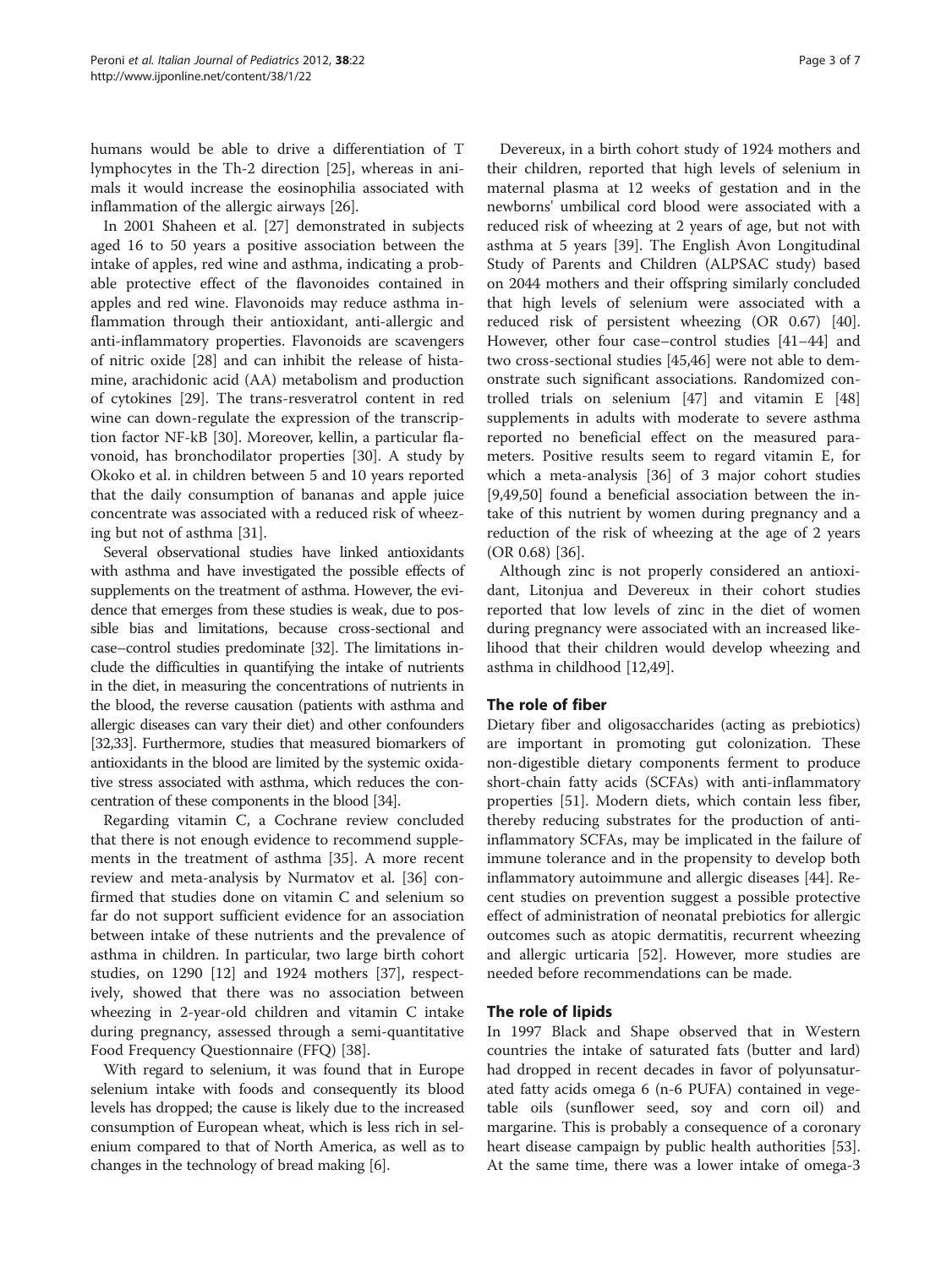polyunsaturated fatty acids contained in oily fish (anchovies, herrings, mackerels, sardines) and in cod liver oil [[53\]](#page-5-0). Since this change in eating habits had occurred in tandem with the increased prevalence of asthma and allergic diseases, a link between the two phenomena has been proposed [[53,54\]](#page-5-0).

Several studies have assessed the effects of omega-6 and omega-3 in the diet on outcomes of atopic diseases. Some studies have focused on concentrations of polyunsaturated fatty acids in the breast milk of atopic mothers versus non-atopic mothers. These studies showed lower concentrations of AA in the breast milk of atopic mothers compared with healthy controls [\[55](#page-5-0)–[63\]](#page-5-0), although the difference was statistically significant in only 2 of these studies [[58](#page-5-0),[60](#page-5-0)]. The low concentrations of AA were maintained for up to three months of lactation. A similar trend was shown for di-homo-gamma-linolenic acid (DGLA). Concentrations of long-chain fatty acids in the umbilical cord blood of infants born of atopic mothers showed no statistically significant results [\[64](#page-5-0)–[67](#page-5-0)]. This type of studies is quite complex because the concentrations of PUFA in the blood can be affected not only by the maternal diet but also by the efficiency of placental transport and placental and fetal metabolism of PUFAs [[68](#page-5-0)]. The ALSPAC study on 1238 infants detected a positive association between eczema, late-onset wheezing and the linoleic acid (n-6)/ alpha-linolenic acid (n-3) ratio [[69](#page-5-0)]. However, due to the large number of comparisons made, the authors concluded that it is unlikely that fetal exposure to n-3 and n-6 PUFAs is so important in determining the onset of wheezing and atopic diseases. Yu et al. [\[64](#page-5-0)] found in their study that the development of atopic diseases and asthma during the first 6 years of life was not associated with the serum content of long-chain fatty acids in the blood of the umbilical cord.

Wijga et al [\[70\]](#page-5-0) reported an increased prevalence of eczema (at 1 year), asthma (at 4 years) and persistence of symptoms of eczema and asthma in children of atopic mothers if the mother's milk contained low concentrations of alpha-linolenic acid (ALA), eicosapentaenoic acid (EPA), docosahexaenoic acid (DHA), total n-3 fatty acids or a low n-3/n-6 ratio. On the contrary, Oddy [[71](#page-5-0)] and Laitienen [\[72\]](#page-5-0) did not find any significant differences in the composition of n-3 and n-6 PUFAs, except for linoleic acid which was lower in the milk consumed by children that become atopic at 1 year [\[72](#page-5-0)].

Even if other factors, such as cytokines may be involved [[73](#page-5-0)–[76\]](#page-6-0), dietary supplements of lipids in children with asthma have again produced conflicting results. Hodge, in a study of 39 children between 8 and 12 years old, found no improvement in the lung function of children supplemented with omega-3, but only a reduction in blood eosinophils and in vivo production of TNF-α by mononuclear cells [\[77\]](#page-6-0). Another study showed that in a group of

children that took fish oil supplements there was a significant improvement in asthma scores and airway responsiveness compared to controls [\[78\]](#page-6-0). Other interesting results come from cohort studies also based on omega-3 supplementation. In the Childhood Asthma Prevention Study [[79\]](#page-6-0), 616 children at high risk of atopy were recruited after 6 months of life. Some were given omega-3 supplements, the others a placebo. The babies taking supplements showed a reduction in the incidence of wheezing at 18 months, wheezing for more than one week and visits to the doctor for wheezing. At the 5-year follow-up, the protective effects observed at 18 months had disappeared or were minimal [[79](#page-6-0)]. It could be argued that supplementation in a 6-month-old child may be too late to influence the immune system. For this reason Dunstan et al. [\[80\]](#page-6-0), in a randomized controlled trial, gave fish oil supplements to the pregnant mothers of 40 children at high risk of developing atopy. The children showed an overall reduction in the allergen-induced production of cytokines (IL-5, IL-10, IL-13, IFN-γ) by isolated cord blood mononuclear cells [[80](#page-6-0)]. Concerning the clinical effects of supplementation, the authors only found reduced allergic sensitization to eggs in children at one year of age [\[80\]](#page-6-0).

# The role of vitamin D

There are two conflicting hypotheses linking vitamin D to an increasing incidence of asthma and allergic diseases, according to the so-called "paradox of vitamin D". Both an excess (resulting from supplementation) and a deficiency (due to low solar exposure and the inability to compensate with diet) of vitamin D have been associated with an increased risk of asthma and allergies in Western countries [\[81\]](#page-6-0). Three birth cohort studies reported that low levels of vitamin D in the diet during pregnancy are associated with a higher risk of wheezing at the age of 16–24 months [\[82\]](#page-6-0), 3 years [\[83\]](#page-6-0) and 5 years [\[84\]](#page-6-0), respectively. The authors of the last two studies [[83](#page-6-0), [84\]](#page-6-0), Weiss and coll., estimated that the population risk for asthma caused by a deficiency of vitamin D during pregnancy is around 40% [[85](#page-6-0)]. The intake of vitamin D in these studies was assessed through a FFQ, but serum levels of 25-OH vitamin D were not measured [\[32\]](#page-5-0). Erkkola et al. reported that high levels of vitamin D in foods consumed by mothers while pregnant reduced the risk of asthma (OR 0.80) and allergic rhinitis (OR 0.85) in their off-spring at 5 years of age [\[86\]](#page-6-0). A recent report stated that cord blood 25-hydroxyvitamin D levels were inversely associated with the risk of respiratory infections and early childhood wheezing [[87](#page-6-0)]. In contrast, Gale et al. reported that maternal exposure to 25-OH vitamin D concentrations above 75 mmol/L significantly increased the risk of asthma (OR 5.40) and atopy (OR 3.26) [[88](#page-6-0)]. However, these results only referred to univariate models, with no adjustment for potential confounders; and there was also a significant loss of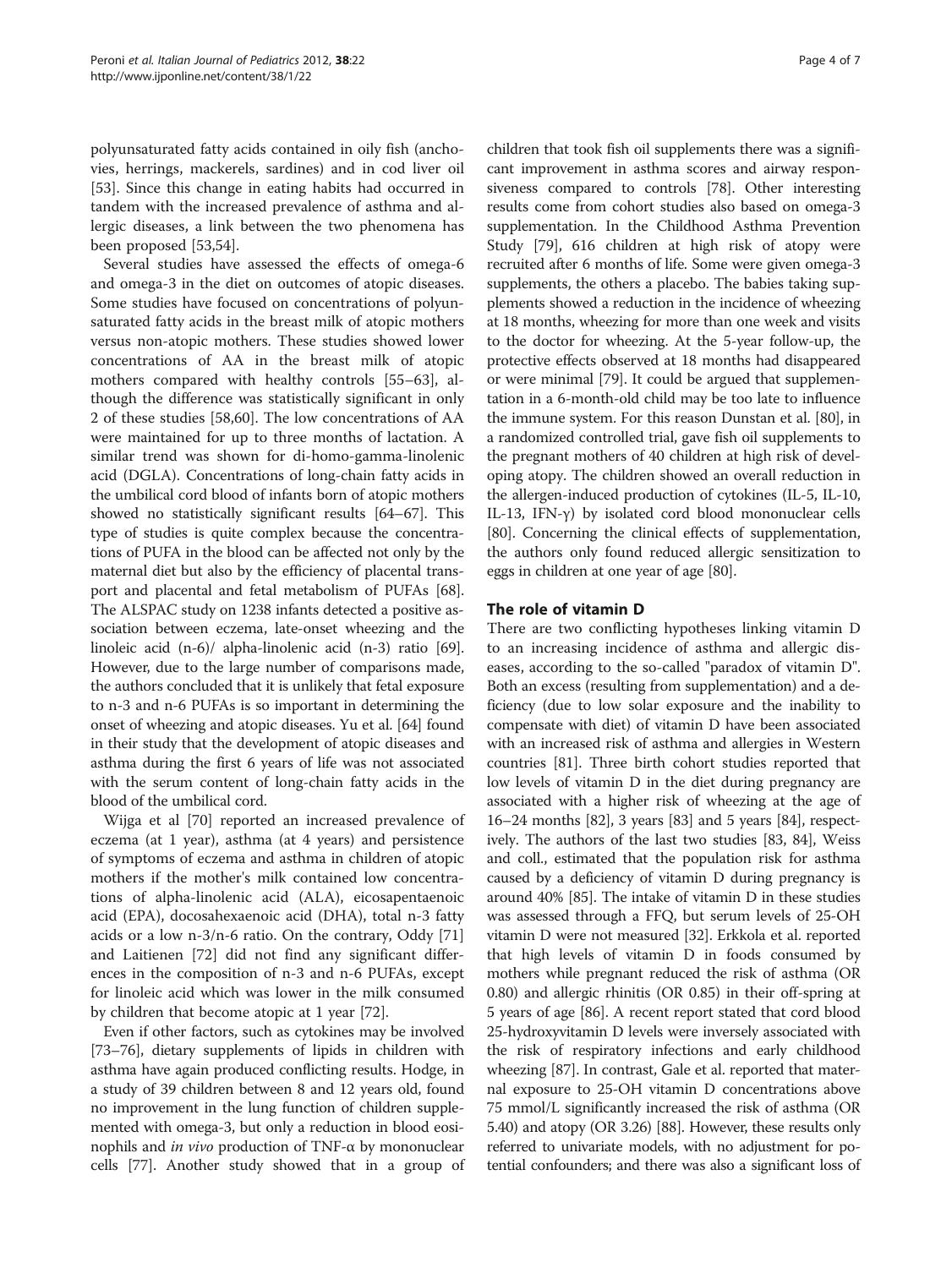<span id="page-4-0"></span>patients during the follow-up period (61.8%), especially at 9 years [[89](#page-6-0)]. In agreement with these findings, Hyppönen study [[90](#page-6-0)] found that high doses of vitamin D supplements (≥2000 IU per day) in the first year of life was associated with an increased risk of asthma (OR 1.35), allergic rhinitis (OR 1.66) and atopy (OR 1.46) later in life. However, this finding may be related to very high doses of vitamin D [\[91\]](#page-6-0).

Further studies are necessary to clarify the role of vitamin D in the induction of immune tolerance and the subsequent risk of developing allergic diseases.

# Conclusions

From an epidemiological point of view allergic diseases and asthma have been strongly associated with modification of nutrients in the diet (vitamin E, vitamin C, carotenoids, selenium, polyphenols and fruit, zinc), a reduction of n-3 PUFAs (polyunsaturated fatty acids) and an increase in n-6 PUFAs, and vitamin D supplementation or deficiency. However, there are several observational studies whose results are often contradictory and non-conclusive. Data about the effects of supplementation with these nutrients during pregnancy or early life are particularly lacking. Therefore, we suggest that further studies on the role of these substances are necessary before any conclusions can be drawn on a clinical level.

#### Abbreviations

PUFA; Polyunsaturated Fatty Acids; PGE-2; Prostaglandin E-2; AA; Arachidonic Acid; FFQ; Food Frequency Questionnaire; ALPSAC; Avon Longitudinal Study of Parents And Children; SCFAs; Short-Chain Fatty Acids; DGLA; Di-Homo-Gamma-Linolenic Acid; ALA; Alpha-Linolenic Acid; EPA; Eicosapentaenoic Acid; DHA; Docosahexaenoic Acid.

#### Competing interests

The authors declare that they have no competing interests.

#### Author's contributions

DG Peroni and AL Boner designed the review and revised with GL Piacentini the final version of the manuscript. B Bonomo and S Casarotto generated the draft version of the paper. All authors approved the final version of the paper.

#### Acknowledgements

We are grateful to Mrs. Judy Dillon for editing the English form of the manuscript. No funding has been requested and obtained for this manuscript.

#### Received: 18 May 2012 Accepted: 19 May 2012 Published: 31 May 2012

#### References

- From the Global Strategy for Asthma Management and Prevention, Global Initiative for Asthma (GINA) 2011. Available from:<http://www.ginasthma.org/>
- 2. Tozzi AE, Armenio L, Bernardini R, Boner A, Calvani M, Cardinale F, Cavagni G, Dondi A, Duse M, Fiocchi A, Marseglia GL, del Giudice MM, Muraro A, Pajno GB, Paravati F, Peroni D, Tripodi S, Ugazio AG, Indinnimeo L: Pediatric allergy and immunology in Italy. Pediatr Allergy Immunol. 2011, 22(3):267–76.
- Peroni DG, Piacentini GL, Bodini A, Boner AL: Preschool asthma in Italy: prevalence, risk factors and health resource utilization. Respir Med 2009, 103(1):104–8.
- Peroni DG, Piacentini GL, Bodini A, Rigotti E, Pigozzi R, Boner AL: Prevalence and risk factors for atopic dermatitis in preschool children. Br J Dermatol. 2008, 158(3):539–43.
- 5. Moorman JE, Rudd RA, Johnson CA, King M, Minor P, Bailey C, Scalia MR, Akinbami LJ: Centers for Disease Control and Prevention (CDC): National surveillance for asthma-United States, 1980-2004. MMWR Surveill Summ. 2007, 56:1–54.
- 6. Devereux G: Early life events in asthma-diet. Ped Pneumol 2007, 42:663–73.
- 7. Thomas D: A study on the mineral depletion of the foods available to us as a nation over the period 1940 to 1991. Nutr Health 2003, 17:85–115.
- 8. Achinewhu SC, Hart AD: Effect of processing and storage on the ascorbic acid (vitamin C) content of some pineapple varieties grown in the Rivers State of Nigeria. Plant Foods Hum Nutr 1994, 46:335–37.
- 9. Litonjua AA, Rifas-Shiman SL, Ly NP, Tantisira KG, Rich-Edwards JW, Camargo CA Jr, Weiss ST, Gillman MW, Gold DR: Maternal antioxidant intake in pregnancy and wheezing illnesses in children at 2 y of age. Am J Clin Nutr 2006, 84:903–11.
- 10. Chatzi L, Torrent M, Romieu I, Garcia-Esteban R, Ferrer C, Vioque J, Kogevinas M, Sunyer J: Mediterranean diet in pregnancy is protective for wheeze and atopy in childhood. Thorax 2008, 63:507–13.
- 11. Jones CA, Holloway JA, Warner JO: Does atopic disease start in foetal life? Allergy 2000, 55:2-10.
- 12. Warner JA, Jones CA, Jones AC, Warner JO: Prenatal origins of allergic disease. J Allergy Clin Immunol 2000, 105:S493–98.
- 13. Bellanti JA, Malka-Rais J, Castro HJ, de Inocencio JM, Sabra A: Developmental immunology: the changing immune system and its clinical application. In Immunology IV. Edited by Bellanti JA. Bethesda, Maryland, USA: I Care Press; 2011.
- 14. Gilliland FD, Li YF, Peters JM: Effects of maternal smoking during pregnancy and environmental tobacco smoke on asthma and wheezing in children. Am J Respir Crit Care Med 2001, 163:429-36.
- 15. Devereux G: The increase in the prevalence of asthma and allergy: food for thought. Nat Rev Immunol 2006, 6:869–74.
- 16. Peroni DG, Pescollderungg L, Piacentini GL, Pollini F, De Luca G, Boner AL: Neonatal sepsis and later development of atopy. Allergol Immunopathol 2009, 37(6):281–284.
- 17. Hollingsworth JW, Maruoka S, Boon K, Garantziotis S, Li Z, Tomfohr J, Bailey N, Potts EN, Whitehead G, Brass DM, Schwartz DA: In utero supplementation with methyl donors enhances allergic airway disease in mice. *J Clin Invest 2008*, 118:3462-9.
- 18. Håberg SE, London SJ, Nafstad P, Nilsen RM, Ueland PM, Vollset SE, Nystad W: Maternal folate levels in pregnancy and asthma in children at age 3 years. J Allergy Clin Immunol 2011, 127:262–64.
- 19. Matsui EC, Matsui W: Higher serum folate levels are associated with a longer risk of atopy and wheeze. J Allergy Clin Immunol 2009, 123:1253–1259.
- 20. Seaton A, Godden DJ, Brown K: Increase in asthma: a more toxic environment or a more susceptible population? Thorax 1994, 49:171-74.
- 21. Islam S, Narra V, Coté GM, Manganaro TF, Donahoe PK, Schnitzer JJ: Prenatal vitamin E treatment improves lung growth in fetal rats with congenital diaphragmatic hernia. J Pediatr Surg 1999, 34:172–76.
- 22. Vojnik C, Hurley LS: Abnormal prenatal lung development resulting from maternal zinc deficiency in rats. J Nutr 1977, 107:862-72.
- 23. Zalewski PD: Zinc metabolism in the airway: basic mechanisms and drug targets. Curr Opin Pharmacol 2006, 6:237-43.
- 24. Li-Weber M, Giaisi M, Treiber MK, Krammer PH: Vitamin E inhibits IL-4 gene expression in peripheral blood T cells. Eur J Immunol 2002, 32:2401–08.
- 25. Prasad AS: Effects of zinc deficiency on Th1 and Th2 cytokine shifts. J Infect Dis 2000, 182(Suppl 1):S62–68.
- 26. Richter M, Bonneau R, Girard MA, Beaulieu C, Larivée P: Zinc status modulates bronchopulmonary eosinophil infiltration in a murine model of allergic inflammation. Chest 2003, 123:446S.
- 27. Shaheen SO, Sterne JA, Thompson RL, Songhurst CE, Margetts BM, Burney PG: Dietary antioxidants and asthma in adults: population-based case–control study. Am J Respir Crit Care Med 2001, 164:1823–28.
- 28. Van Acker SA, Tromp MN, Haenen GR, van der Vijgh WJ, Bast A: Flavonoids as scavengers of nitric oxide radical. Biochem Biophys Res Commun 1995, 214:755–59.
- 29. Kimata M, Shichijo M, Miura T, Serizawa I, Inagaki N, Nagai H: Effects of luteolin, quercetin and baicalein on immunoglobulin E-mediated mediator release from human cultured mast cells. Clin Exp Allergy 2000, 30:501–08.
- 30. Holmes-McNary M, Baldwin AS Jr: Chemopreventive properties of transresveratrol are associated with inhibition of activation of the IkB kinase. Cancer Res 2000, 60:3477–83.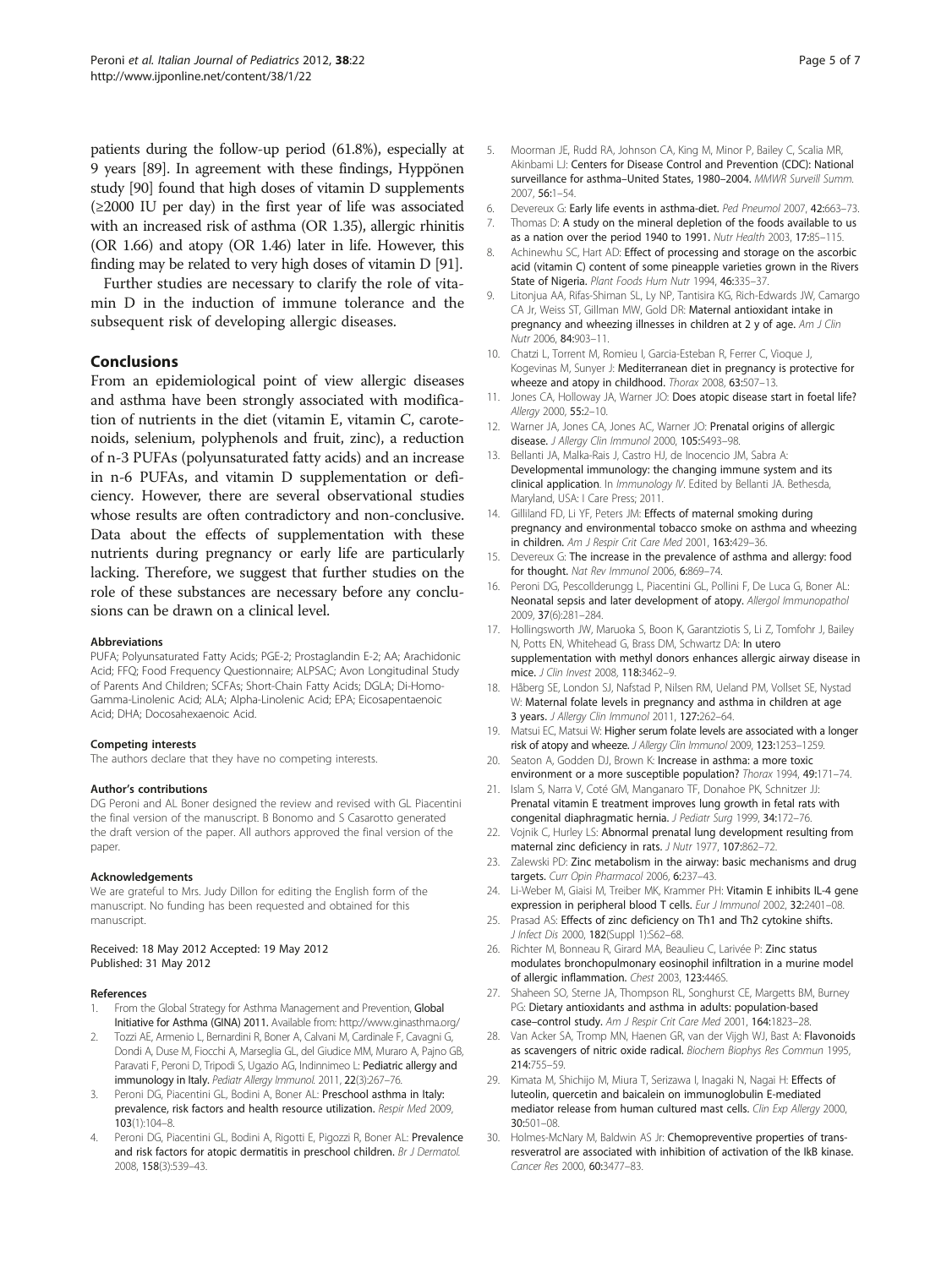- <span id="page-5-0"></span>31. Okoko BJ, Burney PG, Newson RB, Potts JF, Shaheen SO: Childhood asthma and fruit consumption. Eur Respir J 2007, 29:1161-68.
- 32. Allan K, Devereux G: Diet and asthma: nutrition implications from prevention to treatment. J Am Diet Assoc 2011, 111:258–68.
- 33. Peroni DG, Piacentini GL, Bodini A, Boner AL: Snail anaphylaxis during house dust mite immunotherapy. Pediatr Allergy Immunol 2000, 11:260–1.
- 34. Katsoulis K, Kontakiotis T, Leonardopoulos I, Kotsovili A, Legakis IN, Patakas D: Serum total antioxidant status in severe exacerbation of asthma: correlation with the severity of the disease. J Asthma 2003, 40:847–54.
- 35. Kaur B, Rowe BH, Arnold E: Vitamin C supplementation for asthma. Cochrane Database Syst Rev 2009, 21(1):CD000993.
- 36. Nurmatov U, Devereux G, Sheikh A: Nutrients and foods for the primary prevention of asthma and allergy: Systematic review and meta-analysis. J Allergy Clin Immunol 2011, 127:724–33.
- 37. Martindale S, McNeill G, Devereux G, Campbell D, Russel G, Seaton A: Antioxidant intake in pregnancy in relation to wheeze and eczema in the first two years of life. Am J Respir Crit Care Med 2005, 171:121-28.
- 38. Fawzi WW, Rifas-Shiman SL, Rich-Edwards JW, Willett WC, Gillman MW: Calibration of a semi-quantitative food frequency questionnaire in early pregnancy. Ann Epidemiol 2004, 14:754–62.
- 39. Devereux G, McNeill G, Newman G, Turner S, Craig L, Martindale S, Helms P, Seaton A: Early childhood wheezing symptoms in relation to plasma selenium in pregnant mothers and neonates. Clin Exp Allergy 2007, 37:1000–08.
- 40. Shaheen SO, Newson RB, Henderson AJ, Emmett PM, Sherriff A, Cooke M, ALSPAC Study Team: Umbilical cord trace elements and minerals and risk of early childhood wheezing and eczema. Eur Respir J 2004, 24:292–97.
- 41. Burney P, Potts J, Makowska J, Kowalski M, Phillips J, Gnatiuc L, et al: A case–control study of the relation between plasma selenium and asthma in European populations: a GA2LEN project. Allergy 2008, 63:865–71.
- 42. Hijazi N, Abalkhail B, Seaton A: Diet and childhood asthma in a society in transition: a study in urban and rural Saudi Arabia. Thorax 2000, 55:775–79.
- 43. Murray CS, Simpson B, Kerry G, Woodcock A, Custovic A: Dietary intake in sensitized children with recurrent wheeze and healthy controls: a nested case–control study. Allergy 2006, 61:438–42.
- 44. Omata N, Tsukahara H, Ito S, Ohshima Y, Yasutomi M, Yamada A, Jiang M, Hiraoka M, Nambu M, Deguchi Y, Mayumi M: Increased oxidative stress in childhood atopic dermatitis. Life Sci 2001, 69:223–28.
- 45. McKeever TM, Lewis SA, Smit H, Burney P, Britton J, Cassano PA: Serum nutrient markers and skin prick testing using data from the Third National Health and Nutrition Examination Survey. J Allergy Clin Immunol 2004, 114:1398–402.
- 46. Rubin RN, Navon L, Cassano PA: Relationship of serum antioxidants to asthma prevalence in youth. Am J Respir Crit Care Med 2004, 169:393-98.
- 47. Shaheen SO, Newson RB, Rayman MP, Wong AP, Tumilty MK, Phillips JM, Potts JF, Kelly FJ, White PT, Burney PG: Randomized, double blind, placebo-controlled trial of selenium supplementation in adult asthma. Thorax 2007, 62:483–90.
- 48. Pearson PJ, Lewis SA, Britton J, Fogarty A: Vitamin E supplements in asthma: a parallel group randomized placebo controlled trial. Thorax 2004, 59:652–56.
- 49. Devereux G, Turner SW, Craig LC, McNeill G, Martindale S, Harbour PJ, Helms PJH, Seaton A: Low maternal vitamin E intake during pregnancy is associated with asthma in 5-year-old children. Am J Respir Crit Care Med 2006, 174:499–507.
- 50. Miyake Y, Sasaki S, Tanaka K, Hirota Y: Consumption of vegetables, fruit, and antioxidants during pregnancy and wheeze and eczema in infants. Allergy 2010, 65:758–65.
- 51. Maslowski KM, Vieira AT, Ng A, Kranich J, Sierro F, Yu D, Schilter HC, Rolph MS, Mackay F, Artis D, Xavier RJ, Teixeira MM, Mackay CR: Regulation of inflammatory responses by gut microbiota and chemoattractant receptor GPR43. Nature 2009, 461:1282–86.
- 52. Gruber C, van Stuijvenberg M, Mosca F, Moro G, Chirico G, Braegger CP, Riedler J, Boehm G, Wahn U: Reduced occurrence of early atopic dermatitis because of immunoactive prebiotics among low-atopy-risk infants. J Allergy Clin Immunol 2010, 126:791–7.
- 53. Black PN, Sharpe S: Dietary fat and asthma: is there a connection? Eur Respir J 1997, 10:6–12.
- 54. Peroni DG, Pietrobelli A, Boner AL: Asthma and obesity in childhood: on the road ahead. Int J Obes 2010, 34:599-605.
- 55. Stoney RM, Woods RK, Hosking CS, Hill DJ, Abramson MJ, Thien FCK: Maternal breast milk long-chain n-3 fatty acids are associated with increased risk of atopy in breastfed infants. Clinical and Experimental Allergy 2004, 34:194-200.
- 56. Schroten H, Schöls K, Melnik B, Kries R, Wahn V, Biggemann B: Breast milk of atopic mothers provides their infants with normal amounts of o-6 fatty acids. Pediatr Allergy Immunol 1992, 3:140–43.
- 57. Yu G, Duchen K, Bjorksten B: Fatty acid composition in colostrum and mature milk from non-atopic and atopic mothers during the first 6 months of lactation. Acta Paediatr 1998, 87:729–36.
- 58. Duchen K, Casas R, Fageras-Bottcher M, Yu G, Bjorksten B: Human milk polyunsaturated long-chain fatty acids and secretory immunoglobulin A antibodies and early childhood allergy. Pediatr Allergy Immunol 2000, 11:29–39.
- 59. Lauritzen L, Halkjaer LB, Mikkelsen TB, Olsen SF, Michaelsen KF, Loland L, Bisgaard H: Fatty acid composition of human milk in atopic Danish mothers. Am J Clin Nutr 2006, 84:190–6.
- Thijs C, van Houwelingen A, Poorterman I, Mordant A, van den Brandt P: Essential fatty acids in breast milk of atopic mothers: comparison with non-atopic mothers, and effect of borage oil supplementation. Eur J Clin Nutr 2000, 54:234–8.
- 61. Laiho K, Lampi AM, Hamalainen M, Moilanen E, Piironen V, Arvola T, Syrjanen S, Isolauri E: Breast milk fatty acids, eicosanoids, and cytokines in mothers with and without allergic disease. Pediatr Res 2003, 53:642–7.
- 62. Kankaanpää P, Nurmela K, Erkkilä A, Kalliomäki M, Holmberg-Marttila D, Salminen S, Isolauri E: Polyunsaturated fatty acids in maternal diet, breast milk, and serum lipid fatty acids of infants in relation to atopy. Allergy 2001, 56:633–8.
- 63. Wijga A, Houwelingen ACV, Smit HA, Kerkhof M, Vos AP, Neijens HJ, Brunekreef B: Fatty acids in breast milk of allergic and non-allergic mothers: the PIAMA birth cohort study. Pediatr Allergy Immunol 2003, 14:156–62.
- 64. Yu G, Kjellman NI, Björksten B: Phospholipid fatty acids in cord blood: family history and development of allergy. Acta Paediatr 1996, 85:679–83.
- 65. Yu G, Björksten B: Serum levels of phospholipid fatty acids in mothers and their babies in relation to allergic disease. Eur J Pediatr 1998, 157:298–303.
- 66. Beck M, Zelczak G, Lentze MJ: Abnormal fatty acid composition in umbilical cord blood of infants at high risk of atopic disease. Acta Paediatr 2000, 89:279–84.
- 67. Ioppi M, Businco L, Arcese G, Ziruolo G, Nisini R: Cord-blood mononuclear leukocytes of neonates at risk of atopy have a deficiency of arachidonicacid. J Investig Allergol Clin Immunol 1994, 4:272-6.
- 68. Sala-Vila A, Miles EA, Calder PC: Fatty acid composition abnormalities in atopic disease: evidence explored and role in the disease process examined. Clin Exp Allergy 2008, 38:1432–50.
- Newson RB, Shaheen SO, Henderson AJ, Emmett PM, Sherriff A, Calder PC: Umbilical cord and maternal blood red cell fatty acids and early childhood wheezing and eczema. J Allergy Clin Immunol 2004, 114:531–37.
- 70. Wijga AH, van Houwelingen AC, Kerkhof M, Tabak C, de Jongste JC, Gerritsen J, Boshuizen H, Brunekreef B, Smit HA: Breast milk fatty acids and allergic disease in preschool children: the prevention and incidence of asthma and mite allergy birth cohort study. J Allergy Clin Immunol 2006, 117:440–47.
- 71. Oddy WH, Pal S, Kusel MMH, Vine D, de Klerk NH, Hartmann P, Holt PG, Sly PD, Burton PR, Stanley FJ, Landau LI: Atopy, eczema and breast milk fatty acids in a high-risk cohort of children followed from birth to 5 yr. Pediatr Allergy Immunol 2006, 17:4–10.
- 72. Laitinen K, Hoppu U, Hamalainen M, Linderborg K, Moilanen E, Isolauri E: Breast milk fatty acids may link innate and adaptive immune regulation: analysis of soluble CD14, prostaglandin E2, and fatty acids. Ped Res 2006, 59:723–27.
- 73. Peroni DG, Coghi A, Piacentini G, Pescollderungg L, Boner AL: Farm unprocessed milk contains high levels of transforming growth factor-β1 that could protect from allergic disease development. Clin Exp Allergy 2011, 41:909–910.
- 74. Peroni DG, Pescollderungg L, Piacentini GL, Rigotti E, Maselli M, Watschinger K, Piazza M, Pigozzi R, Boner A: Immune regulatory cytokines in the milk of lactating women from farming and urban environments. Pediatr Allergy Immunol 2010, 21:977–82.